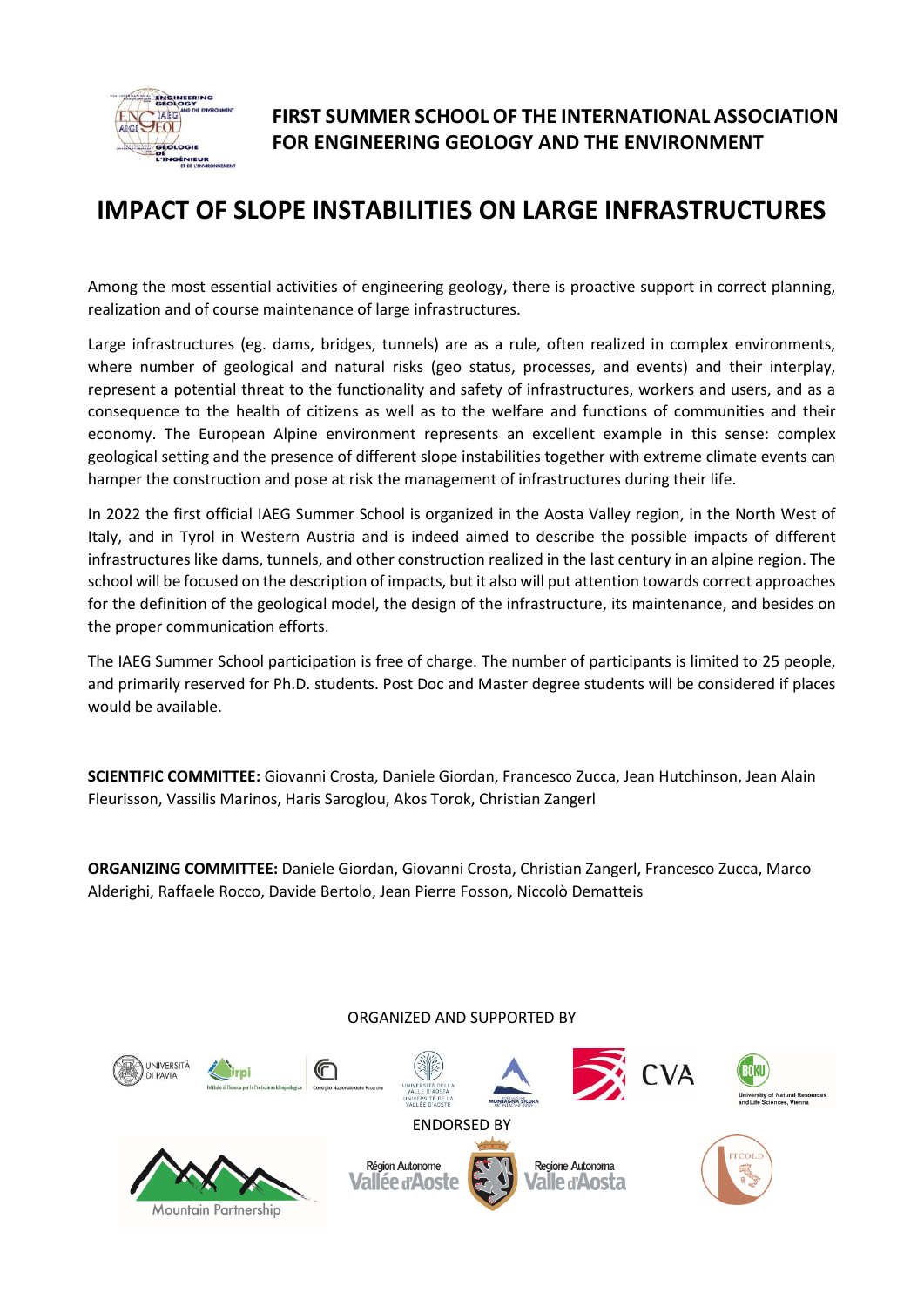

# **FIRST SUMMER SCHOOL OF THE INTERNATIONAL ASSOCIATION FOR ENGINEERING GEOLOGY AND THE ENVIRONMENT**

## **SUMMER SCHOOL PROGRAM**

## **4 – 15 July, 2022**

# **The Summer School is divided into two parts, part I which is held in Italy and part II in Austria. For each part a certificate of participation will be issued, comprising 6.5 ECTS for part I and 5 ECTS for part II.**

**Part I: Italy, Aosta Valley**

### **Monday 4.7.2022**

16.00-18.30 Summer school registration

### **Tuesday 5.7.2022 (Summer school introduction)**

- 9.30 10.00 Introduction to the IAEG Summer School and presentation of IAEG activities
- 10.00 –10.30 Welcome to the Aosta Valley Region (Raffaele Rocco)
- 10.30 11.00 Coffee break
- 11.00 12.00 Introduction to geology and geomorphology of the Aosta Valley Region (Prof. Franco Gianotti)
- 12.00 13.30 Lunch
- 13.30 15.15 Engineering Geology, Geohazards and Infrastructures, Risk and Cost-Benefit Analysis (Farrokh Nadim, PhD)
- 15.15 16.45 Engineering geology from conceptual model construction to investigation for the design and long term maintenance of hydroelectric structures and infrastructures (Michele Sapigni)
- 17.00 18.00 Students' presentations
- 18.00 19.00 Ice-break cocktail

### ORGANIZED AND SUPPORTED BY **Wednesday 6.07.2022 (Impacts assessment and monitoring solutions of slope instabilities)**

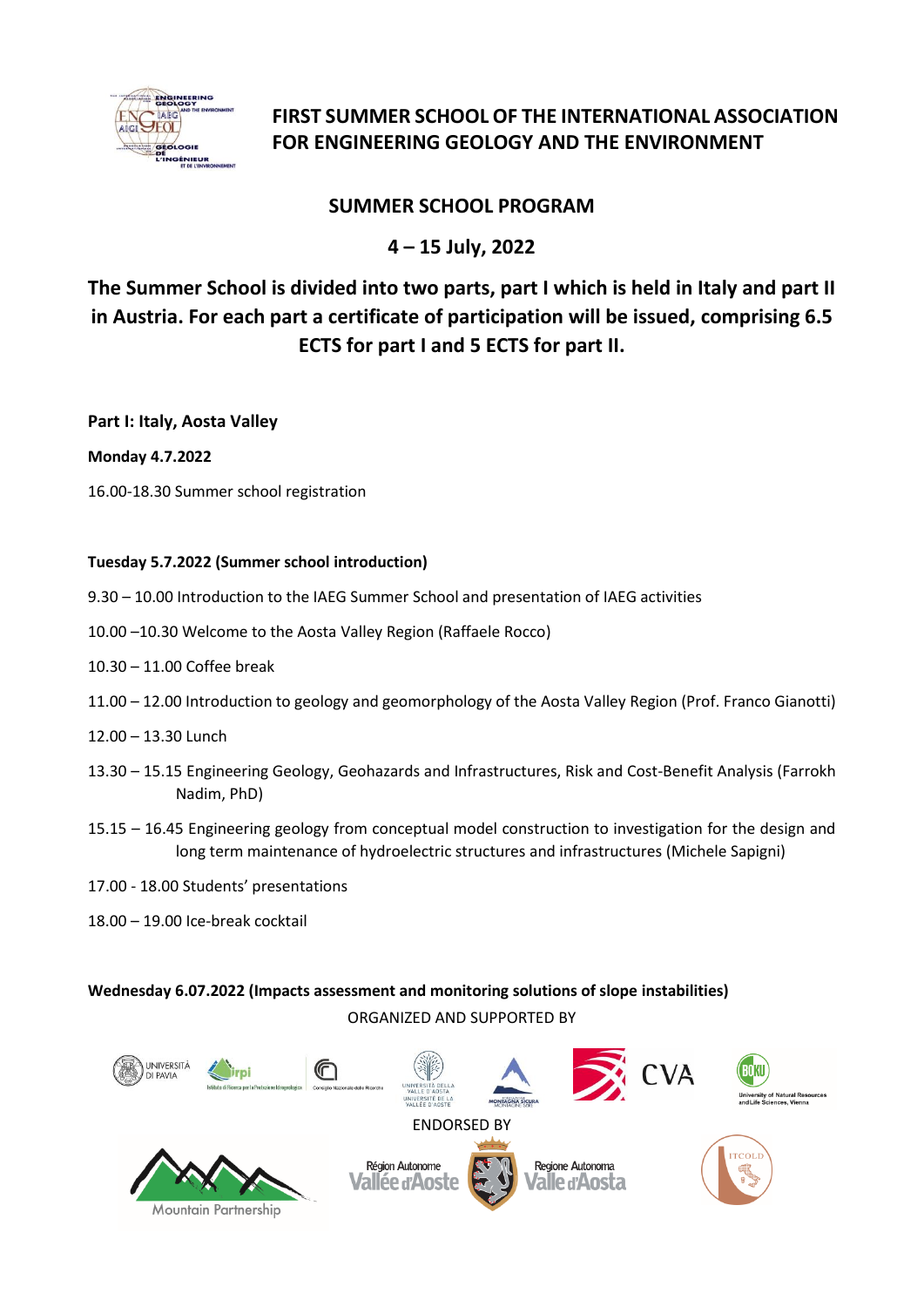

# **FIRST SUMMER SCHOOL OF THE INTERNATIONAL ASSOCIATION FOR ENGINEERING GEOLOGY AND THE ENVIRONMENT**

- 9.00-10.45 Deep seated gravitational slope deformations in the Alps (Prof. Giovanni Crosta)
- 10.45 11.15 Coffee break
- 11.15-13.00 Rockfalls risk assessment (Prof. Michel Jaboyedoff)
- 13.00-14.30 Lunch
- 14.30-16.15 Innovative solutions for landslide monitoring (Daniele Giordan, PhD)
- 16.30 18.00 Students' presentations

#### **Thursday 7.07.2022 - Field trip**

Giordan, Crosta, Bertolo, Zucca - Mont Blanc Tunnel, Skyway, Mont de La Saxe Rockslide, Planpincieux Glacier

### **Friday 8.07.2022 (design, construction, maintenance, and economic impact evaluation of large infrastructures)**

9.00-10.45 High mountains glacial instabilities and possible impacts (Fabrizio Troilo)

- 10.45-11.15 Coffee break
- 11.15-13.00 Construction of large infrastructures in complex geology (prof. Vassilis Marinos)
- 13.00-14.30 Lunch
- 14.30-16.15 The relevance of best practices in the engineering maintenance of large infrastructures (Lorenzo Artaz)
- 16.15-18.00 Feasibility study and cost/benefit economic evaluation of large infrastructures (Prof. Marco Alderighi)

#### **Saturday morning 9.07.2022 - Field trip**

Giordan - Interaction between the Beauregard Dam and deep-seated gravitational slope deformation

#### ORGANIZED AND SUPPORTED BY